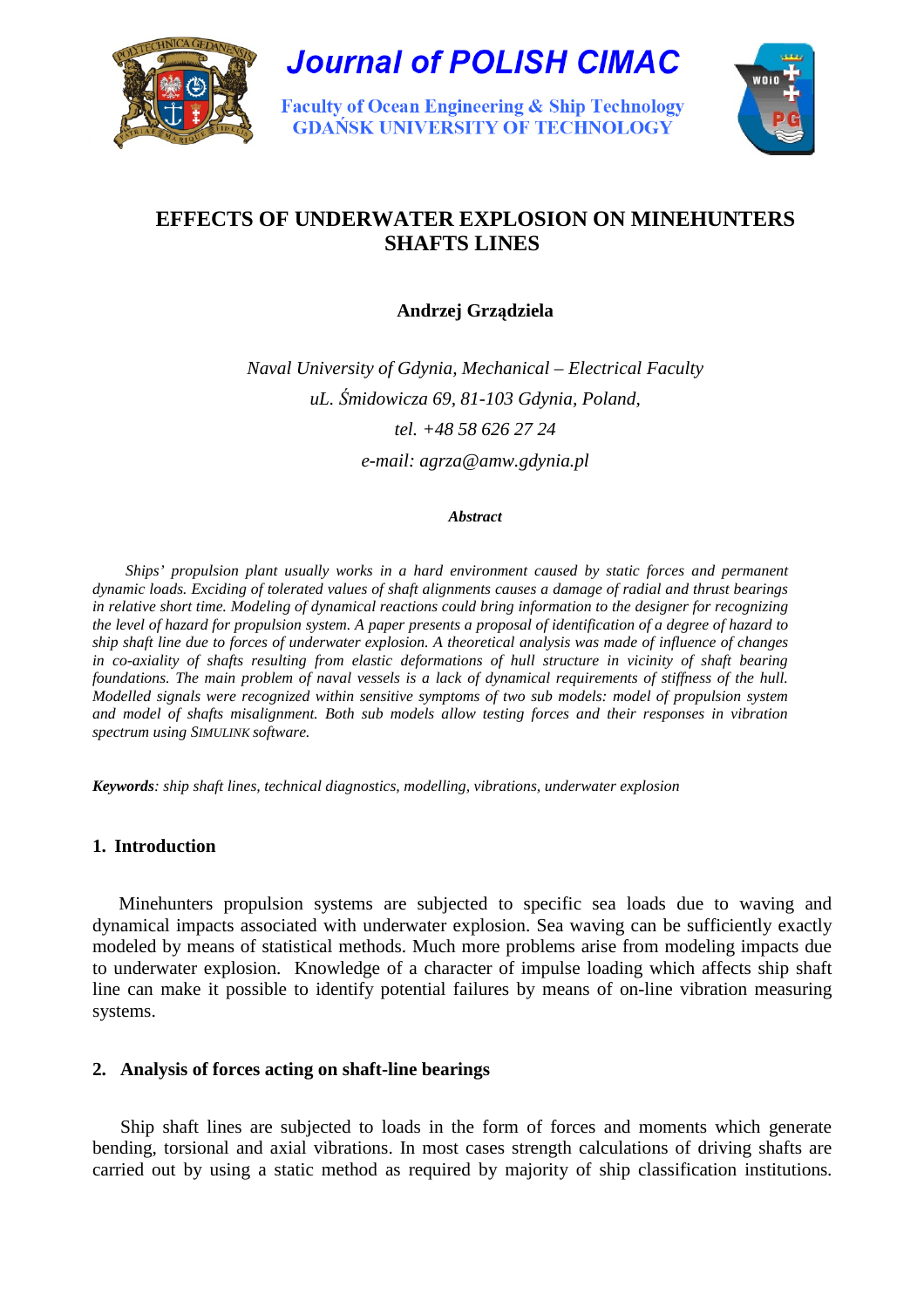Moreover they require calculations of torsional vibrations which have to comply with permissible values, to be performed. Calculation procedures of ship shaft lines generally amount to determination of reduced stresses and safety factor related to tensile yield strength of material. The above mentioned methods do not model real conditions of shaft-line operation, which is confirmed by the character of ship hull response, i.e. its deformations under dynamic loads. Much more reliable would be to relate results of the calculations to fatigue strength of material instead of its yield strength [5].

In static calculation procedures no analysis of dynamic excitations, except torsional vibrations, is taken into consideration. In certain circumstances the adoption of static load criterion may be disastrous especially in the case of resonance between natural vibration frequencies and those of external forces due to dynamic impacts.

To analyze the dynamic interaction a simplified model of shaft line is presented below, Fig. 1.



*Fig. 1. A simplified shaft-line model for critical speed calculation [4]* 

Let us note:  $M_1$  - torque,  $M_2$  - anti-torque. The system can be represented by the following set of equations:

$$
\begin{aligned}\n&m h + kh = me(\varphi \sin \varphi + \varphi^2 \cos \varphi),\n&m v + kh = me(-\varphi \cos \varphi + \varphi^2 \sin \varphi),\n&(J + me^2) \varphi = me(h \sin \varphi - v \cos \varphi) + M_1 - M_2.\n\end{aligned}
$$
\n(1)

The presented form of the equations is non-linear. Considering the third of the equations (1) one can observe that the variables h, v and  $\varphi$  are mutually coupled. It means that any bending vibration would disturb rotational motion of the shaft. The third of the equations (1) can be written also in the equivalent form as follows:

$$
J\,\varphi = ke(v\cos\varphi - h\sin\varphi) + M_1 - M_2 \tag{2}
$$

To obtain the shaft angular speed  $\Omega_{w}$  constant to use time-variable torque is necessary:

••

$$
M = M_1 - M_2 = ke(h\sin\varphi - v\cos\varphi). \tag{3}
$$

Presented theoretical analysis indicates that shaft bending deformation continuously accumulates a part of shaft torque. However the quantity of torque non-uniformity is rather low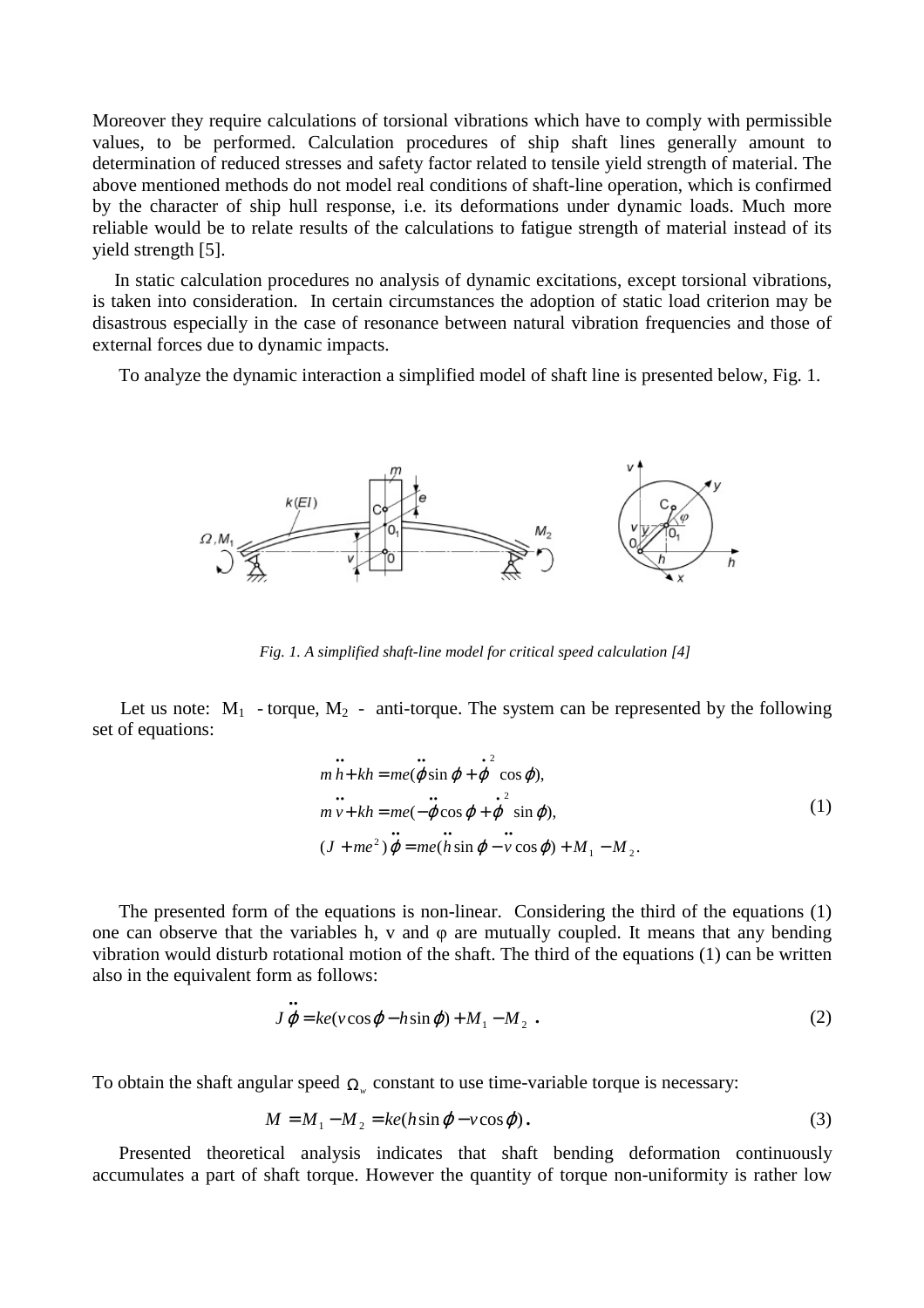since shaft-line eccentricity is low; it results from manufacturing tolerance, non-homogeneity of material, propeller weight and permissible assembling clearances of bearing foundations. For minehunters propulsion system the torque pulsation expressed by means of Fourier series is much more complex. It additionally contains components resulting from number of propeller blades, kinematical features of reduction gear as well as disturbances from main engine and neighbouring devices. In general case occurrence of only one harmonic does not change reasoning logic.

Theoretical analysis of operational conditions of intermediate and propeller shafts indicates that static and dynamic loads appear. In a more detailed analysis of dynamic excitations of all kinds the following factors should be additionally taken into consideration:

- disturbances coming from ship propeller (torsional, bending and compressive stresses);
- disturbances from propulsion engine (torsional and compressive stresses);
- disturbances from reduction gear (torsional stresses);
- disturbances from other sources characteristic for a given propulsion system or ship mission.

#### **3. Underwater explosion**

Knowledge of loads determined during simulative explosions is helpful in dimensioning ship's hull scantlings [3]. Another issue is possible quantification of explosion energy as well as current potential hazard to whole ship and its moving system. From the point of view of shock wave impact on shaft line, underwater and over-water explosions should be considered in two situations:

- when shock wave (or its component) impacts screw propeller axially,
- when shock wave (or its component) impacts screw propeller perpendicularly to its rotation axis.

The axial shock-wave component affects thrust bearing and due to its stepwise character it may completely damage sliding thrust bearing. Rolling thrust bearings are more resistant to stepwise loading hence they are commonly used on naval ships [3]. The shock wave component perpendicular to shaft rotation axis is much more endangering. Shock wave can cause: damage of stern tube, brittle cracks in bearing covers and tracks, plastic displacement of shaft supporting elements including transmission gear and main engine, and even permanent deformation of propeller shaft. The problem of influence of sea mine explosion on hull structure is complex and belongs to more difficult issues of ship dynamics. Underwater explosion is meant as a violent upset of balance of a given system due to detonation of explosives in water environment. The process is accompanied with emission of large quantity of energy within a short time, fast running chemical and physical reactions, emission of heat and gas products. The influence of underwater explosion does not constitute a single impulse but a few (2 to 4) large energy pulsations of gas bubbles [2,8,9]. The pulsation process is repeated several times till the instant when the gas bubble surfaces. Hence the number of pulsations depends a.o. on immersion depth of the explosive charge. The character of changes of pressure values in a motionless point of the considered area is shown in Fig. 2. In the subject-matter literature can be found many formulae for determining maximum pressure value, based on results of experiments; however data on a character of pulsation and its impact on ship structures are lacking. To identify underwater explosion parameters a pilotage test was performed with the use of the explosive charge having the mass  $m =$ 37,5 kg. The schematic diagram of the experiment is shown in Fig. 3.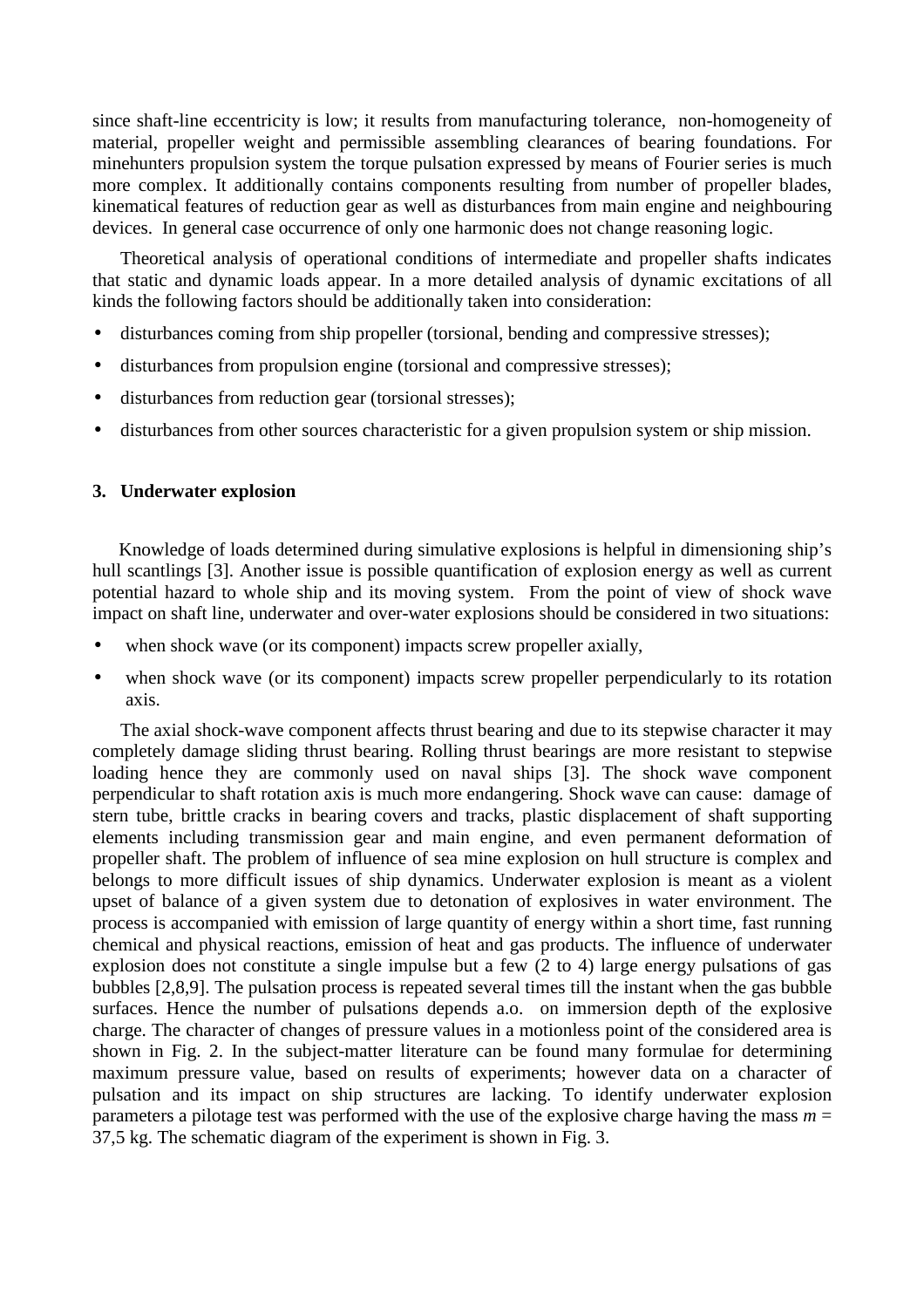

*Fig. 2. Run of changes of shock wave pressure and ship hull acceleration measured on hull surface during underwater explosion.* 



*Fig. 3 Schematic diagram of the performed experimental test* 

During the sea-test were measured vibration accelerations of casings of intermediate and thrust bearings in the thrust direction and that perpendicular to shaft rotation axis. The ship course angle relative to the explosion epicentre was  $45^{\circ}$  and the shaft line rotated with the speed  $n_{LW}$  = 500 rpm. Ship's distance from the mine and its immersion depth was determined by using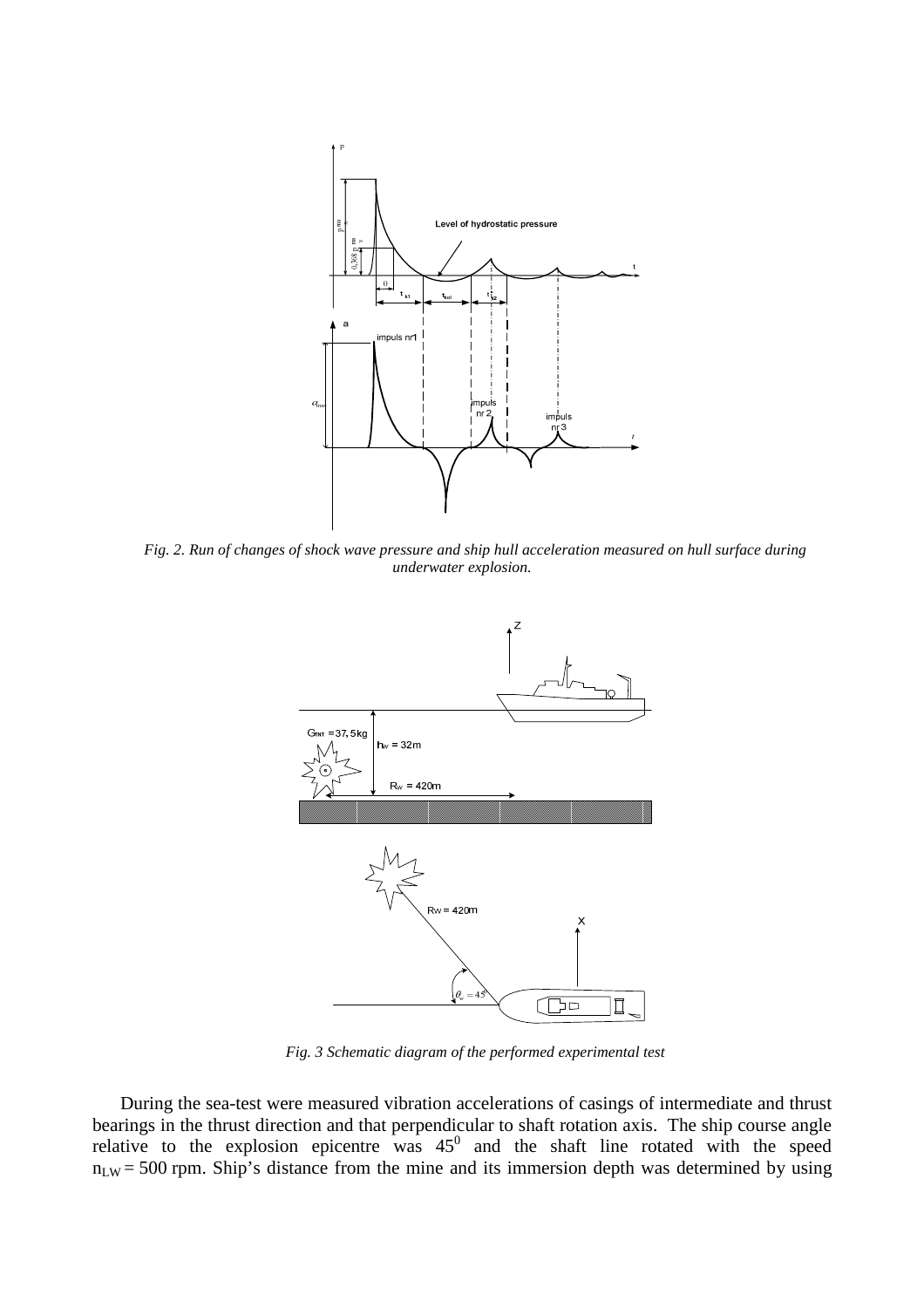a hydro-location station and ROV underwater vehicle – figure 4. The vibration gauges were fixed over the reduction gear bearing as well as on the intermediate shaft bearing.



*Fig. 4. ROV vehicle with TNT charge* 

The typical measurement record, in the vertical directions, is presented in Fig. 5. The time waveform of acceleration of the recorded signals were the same in all measurement points.



*Fig. 5 Explosion, Port side ( LB), Thrust bearing, V axis* 

The performed tests were aimed at achieving information dealing with:

- character of shock wave impact on shaft-line bearings , in the form of recorded vibration parameters;
- assessment of time-run of vibration accelerations with taking into account dynamic features of the signals in set measurement points;
- assessment of possible identification of influence of pulsation of successive gas bubbles during the time-run of vibration accelerations;
- identification of features of the signals by means of spectral analysis.

Since the mass of the explosive charge was small, to reliably identify the effect of only first and second pulsation was possible during the test.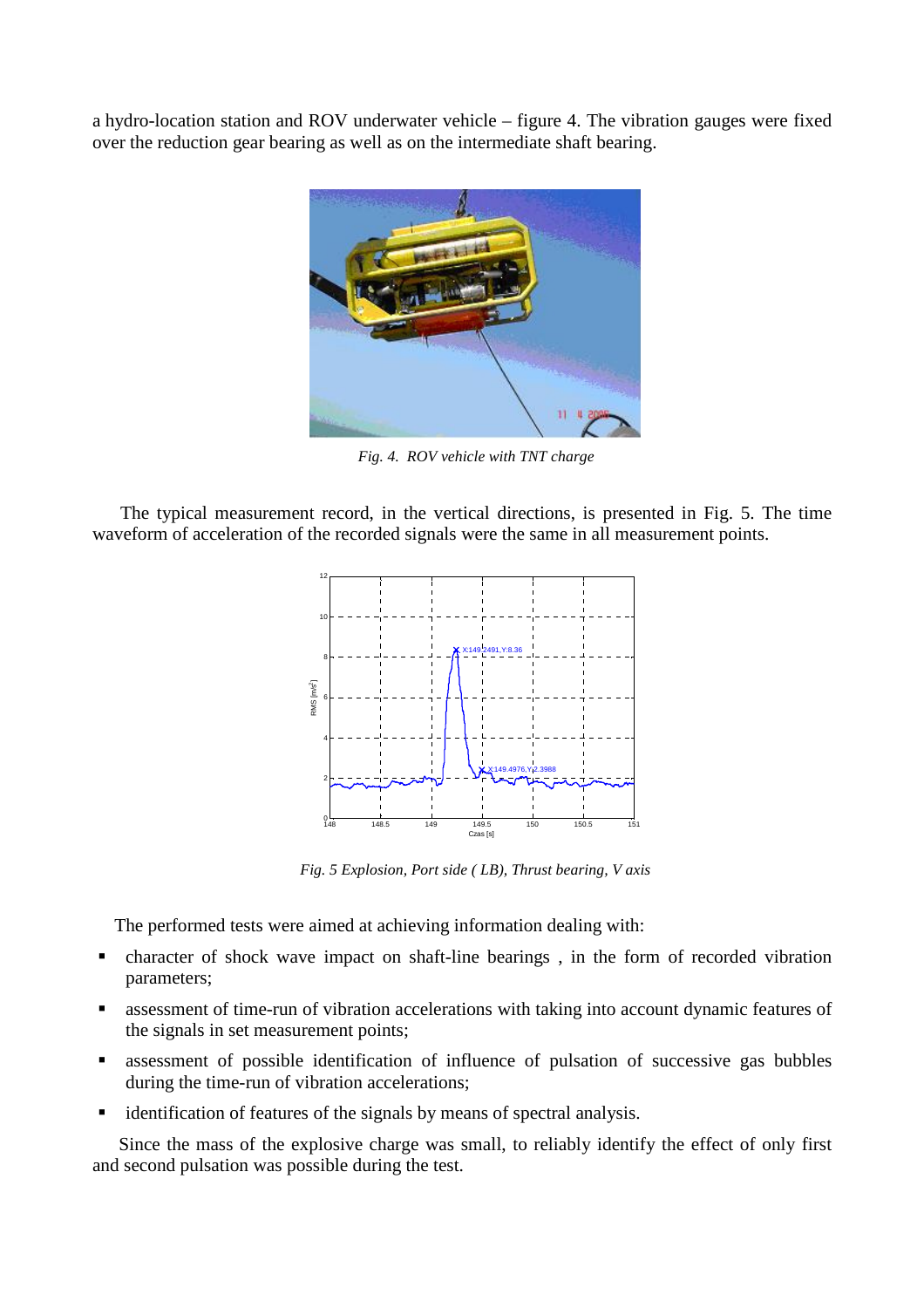## **4. Models of excitation due to underwater explosion**

Analysis of dynamic impacts including impulse ones should take into account basic parameters which influence character of time-run of a given signal as well as its spectrum. The basic parameters which identify impulse impact resulting from explosion are the following:

- form of impulse which identifies kind of impulse;
- impulse duration time  $t_I$  at the ratio  $A/t_I$  maintained constant, which identifies explosive charge power ( time of propagation of gas bubble );
- influence of damping on spectrum form, which identifies distance from explosion and simultaneously - epicentre depth
- number of excitation impulses, which informs on distance from explosion, combined with explosive charge mass;
- time between successive impulses, which characterizes explosive charge mass;

The possible recording of measured shock wave pressure and accelerations on intermediate and propeller shaft bearings enables to identify some explosion parameters hence also hazards to power transmission system. Analysing the run of underwater shock wave pressure one is able to assume its time-dependent function (Fig. 6 and Eq. 4):

$$
A = at^{kb} \cdot e^{kct} \tag{4}
$$



*Fig. 6 Example of the function form for b=1,5 , c=-0,15 and k=1* 



*Fig. 7. Run of the assumed unit vibration acceleration model*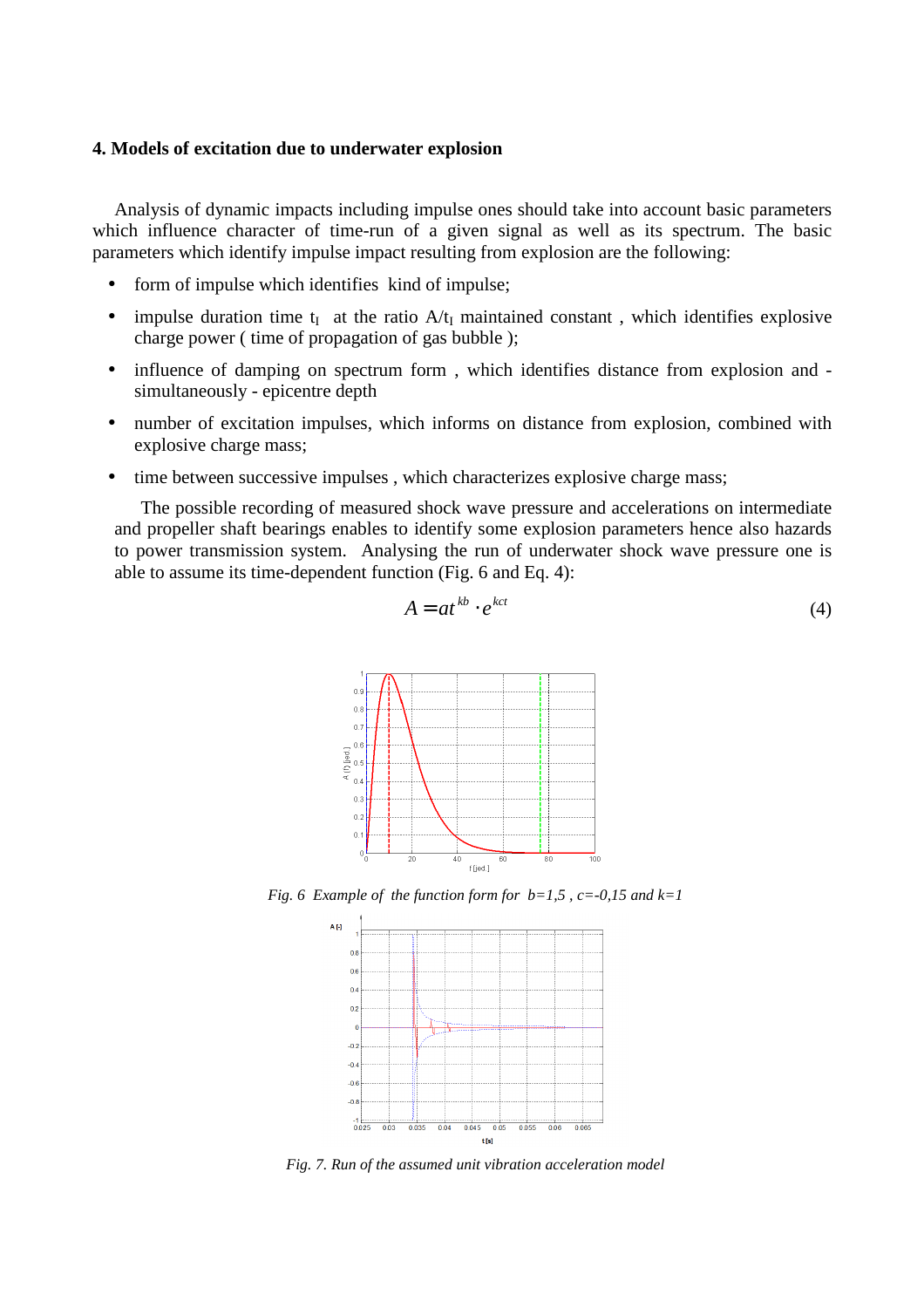

*Fig. 8. Spectrum of the assumed vibration acceleration model* 

For the assumed mathematical model of the first shock wave impulse the run of vibration accelerations recorded on ship hull - for the example function given in Eq. 4 - can be presented as shown in Fig. 7 and 8.

#### **5. Model of shaftline**

The proposed model of minehunter shaft line is nonlinear and it is presented in Fig. 9.





 $I_N$ *; m<sub>N</sub>* - reduced moment of inertia of the propulsion part,  $I_{SR}$ *; m<sub>SR</sub>* - reduced moment of inertia of the propelled part,  $M_N$ *;*  $M_{SR}$  – torque and anti torque - propeller,  $m_l$ ;  $m_{ll}$ *;*  $m_{ll}$  – reduced mass of shaft between bearings,  $k_{Ns}$  - torsional stiffness of propulsion system,  $r_{i1}$ ;  $r_{i2}$ ;  $r_{i3}$ ;  $r_{i4}$ ;-coefficients of bending stiffness elements of shaft between bearings,  $c_{Ig}$ ;  $c_{IIg}$ ; *cIIIg; cIVg - coefficients of bending damping elements of shaft between bearings, kws; cws - coefficients of torsional stiffness* 

*and damping of the shaft,* φ*N;* φ*SR – angles of rotation propulsion system and propeller, hSR; vSR – horizontal and vertical coordinates of centre of gravity*  $S_c$  (after the shaft deflection),  $h_{SRI}$ ;  $v_{SRI}$  - horizontal and vertical coordinates of centre of rotation  $O_1$ ,  $h_N$ ;  $h_{I}$ ;  $h_{I}$ ;  $v_N$ ;  $v_{I}$ ;  $v_{II}$  - horizontal and vertical coordinates for masses  $m_N$ ;  $m_I$ ;  $m_{I}$ ,  $c_{T_S}$ ;  $c_{T_S}$ *resistance of water bending and torsional damping*

The model fulfill following requirements: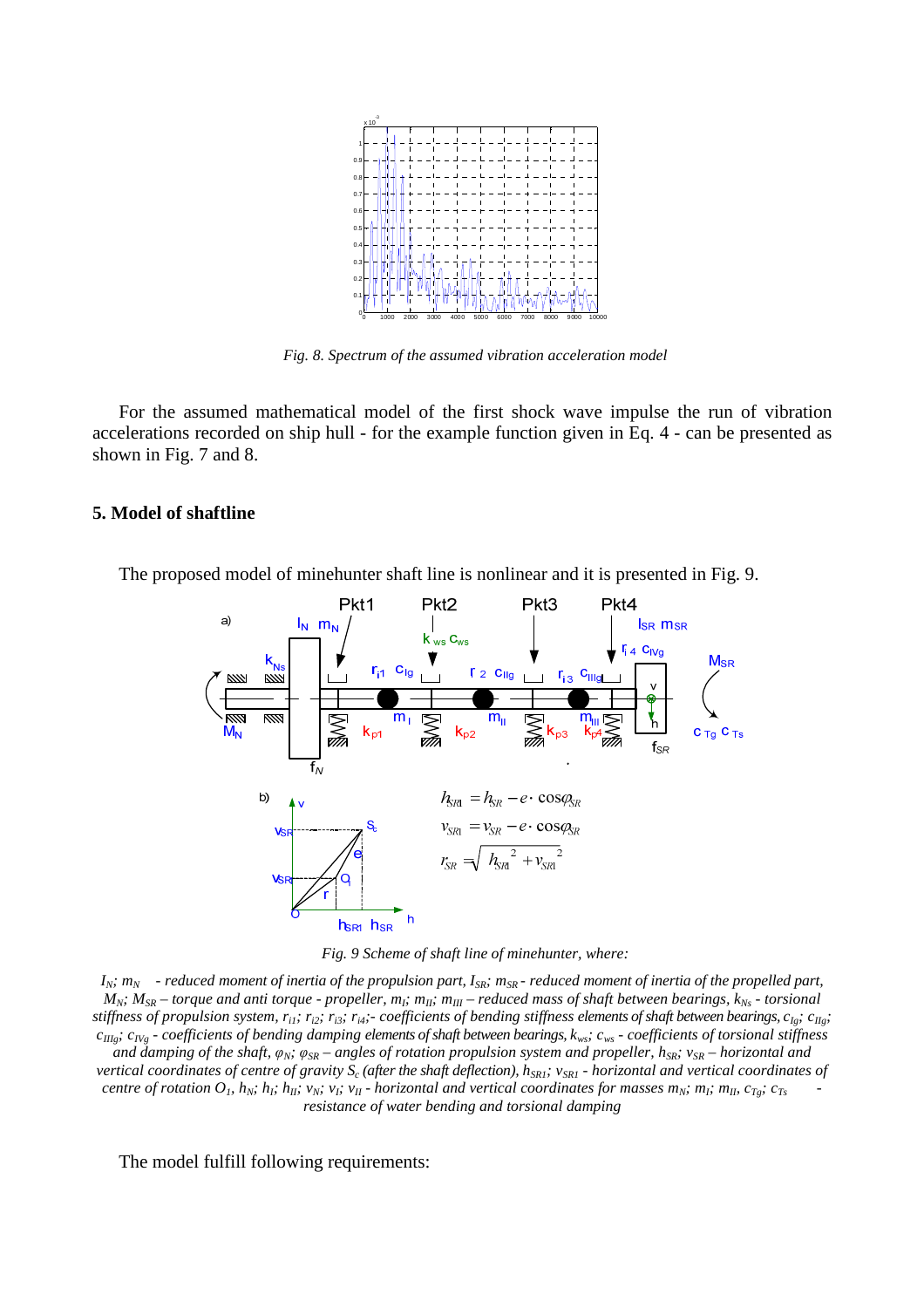- it allows to insert the environmental loads,
- it allows to insert to the model the impulse of underwater explosion,
- the model reacts to changes of rotational speed of shaft line,
- the model reacts for axes misalignment,
- it keeps concordance in spectral and time domains with real object.

The kinetic energy of the model of shaft line can be represented by the following equation:

$$
E_{k} = \frac{1}{2} I_{N} \dot{\phi}_{N}^{2} + \frac{1}{2} I_{SR} \dot{\phi}_{SR}^{2} + \frac{1}{2} m_{I} (\dot{v}_{I}^{2} + \dot{h}_{I}^{2}) + \frac{1}{2} m_{II} (\dot{v}_{II}^{2} + \dot{h}_{II}^{2}) +
$$
  
+ 
$$
\frac{1}{2} m_{SR} (\dot{v}_{SR}^{2} + \dot{h}_{SR}^{2}) + \frac{1}{2} m_{N} (\dot{v}_{N}^{2} + \dot{h}_{N}^{2})
$$
(5)

The potential energy is written as follows:

$$
E_p = \frac{1}{2} k_{NS} \phi_N^2 + \frac{1}{2} k_{ws} (\phi_{SR} - \phi_N)^2 + \frac{1}{2} k_{lg} (h_l^2 + v_l^2) + \frac{1}{2} k_{lg} (h_u^2 + v_l^2) +
$$
  
+ 
$$
\frac{1}{2} k_{llg} (h_{ll}^2 + v_{ll}^2) + \frac{1}{2} k_{Ng} (h_{SR1}^2 + v_{SR1}^2)
$$
 (6)

and the dissipated energy in form:

$$
E_R = \frac{1}{2} c_{ws} (\dot{\phi}_{SR} - \dot{\phi}_N)^2 + \frac{1}{2} c_{Ts} \dot{\phi}_{SR}^2 + \frac{1}{2} c_{lg} (\dot{h}_l^2 + \dot{v}_l^2) + \frac{1}{2} c_{lg} (\dot{h}_l^2 + \dot{v}_l^2) +
$$
  
+ 
$$
\frac{1}{2} c_{llg} (\dot{h}_{ll}^2 + \dot{v}_{ll}^2) + \frac{1}{2} c_{lvg} (\dot{h}_{SR1}^2 + \dot{v}_{SR1}^2)
$$
(7)

It allows obtaining the second kind of Lagrange's set of equations which can be represented as follow:

$$
I_{N} \ddot{\varphi}_{N} + c_{ws} (\dot{\varphi}_{N} - \dot{\varphi}_{SR}) + k_{NS} \varphi_{N} + k_{ws} (\varphi_{N} - \varphi_{SR}) = M_{N}
$$
  
\n
$$
m_{1} \ddot{h}_{1} + c_{1g} \dot{h}_{1} + r_{11}h_{1} + r_{12}h_{11} + r_{13}h_{11} + r_{14}h_{SR} = 0
$$
  
\n
$$
m_{1} \ddot{v}_{1} + c_{1g} \dot{v}_{1} + r_{11}v_{1} + r_{12}v_{11} + r_{13}v_{11} + r_{14}v_{SR} = 0
$$
  
\n
$$
m_{1} \ddot{h}_{11} + c_{11} \dot{v}_{11} + r_{21}h_{1} + r_{22}h_{11} + r_{23}h_{11} + r_{24}h_{SR} = 0
$$
  
\n
$$
m_{1} \ddot{v}_{11} + c_{11} \dot{v}_{11} + r_{21}v_{1} + r_{22}v_{11} + r_{23}v_{11} + r_{24}v_{SR} = 0
$$
  
\n
$$
m_{1} \ddot{v}_{11} + c_{11} \dot{v}_{11} + r_{31}v_{1} + r_{32}h_{11} + r_{33}h_{11} + r_{34}h_{SR} = 0
$$
  
\n
$$
m_{11} \ddot{v}_{11} + c_{11} \dot{v}_{11} + r_{31}v_{1} + r_{32}v_{11} + r_{33}v_{11} + r_{34}v_{SR} = 0
$$
  
\n
$$
I_{SR} \ddot{\varphi}_{SR} + c_{ws} (\dot{\varphi}_{SR} - \dot{\varphi}_{N}) + c_{rs} \dot{\varphi}_{SR} + c_{t1} \dot{v}_{SR} (\dot{h}_{SR} e \sin \varphi_{SR} - \dot{v}_{SR} e \cos \varphi_{SR} + e^{2} \dot{\varphi}_{SR}) + k_{ws} (\varphi_{SR} - \varphi_{N}) +
$$
  
\n
$$
r_{44} (h_{SR} e \sin \varphi_{SR} - v_{SR} e \cos \varphi_{SR}) = M_{SR}
$$
<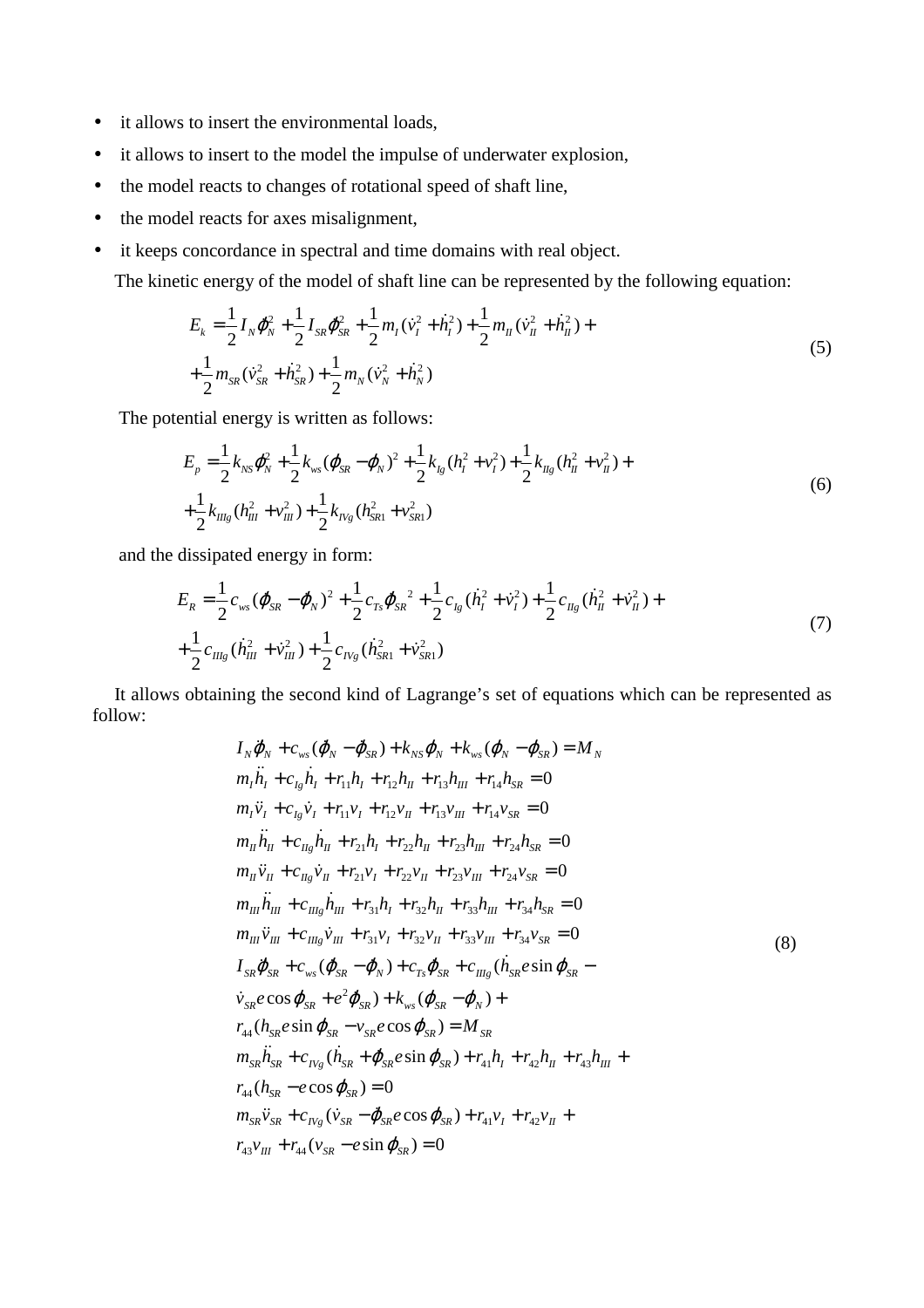The model of shaft line is implemented to the MATLAB SIMULINK software with accordance of mentioned requirements – Fig. 10.



*Fig. 10 Scheme of structure shaft line model in the MATLAB SIMULINK* 

Typical dangers for minhunter propulsion system are stresses coming from underwater explosion. Presented model allows calculating reactions in time and frequency domain. The example of spectrum of vibration acceleration in the point 3 of model (Fig. 9) during the simulated explosion is presented in the Fig. 11.



*Fig. 11. The spectrum of acceleration with the inserted simulation of underwater explosion*